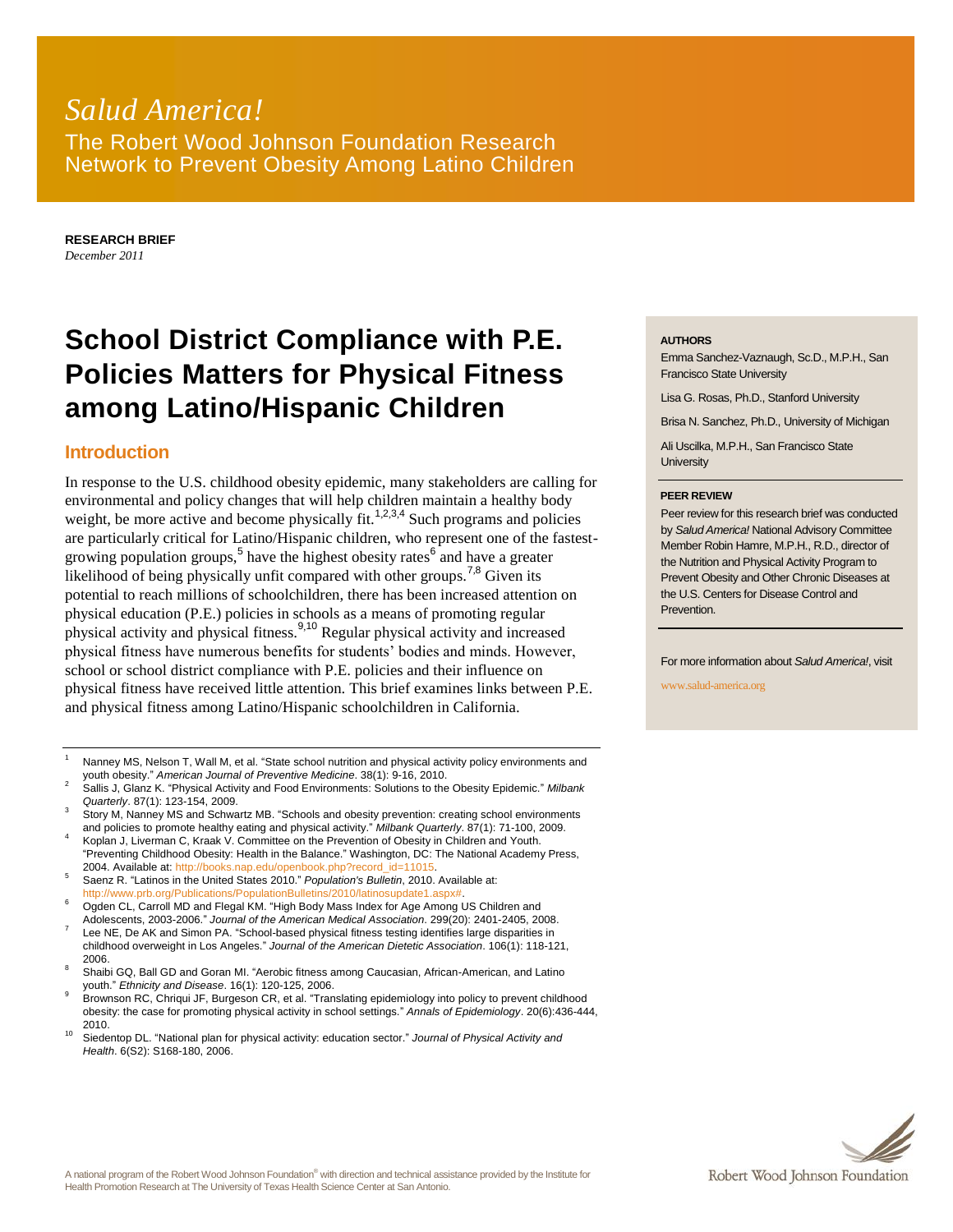The state offers an exceptional opportunity to evaluate such associations because schools in the state collect annual fitness data for students in 5th, 7th and 9th grades. The state also requires elementary schools to provide students with P.E. for a minimum of 200 minutes every 10 days and requires the Department of Education to monitor compliance.<sup>11</sup>

#### **PRELIMINARY RESEARCH RESULTS**

Our Salud America! pilot research project, "Informing Latino Childhood Obesity Prevention: The Role of Physical Education Policies in California," uses existing data to investigate whether school district compliance with California physical education (P.E.) requirements influences fitness among the state's Latino/Hispanic children. We combined four sources of data: school district compliance with P.E. policies, children's data from Fitnessgram for the school years 2004–06, California Department of Education data on district and school characteristics, and U.S. Census data. Our sample included 60,817 5th grade Latino/Hispanic students across 55 school districts.

We examined the characteristics of children by comparing children that attended schools in districts that complied with California P.E. requirements to children that attended schools in districts that did not comply with the policies. We then conducted analyses to determine whether compliance with P.E. policies influenced Latino/Hispanic children's fitness levels, after taking into account individual, school and district factors which might influence links between district-level policy compliance and fitness. Preliminary results are summarized in Table 1 and include:

- **Latino/Hispanic students were physically unfit and overweight and obese.** Of the 60,817 Latino/Hispanic students included in our study, 41 percent were classified as physically unfit, while 57 percent were overweight or obese.
- **The vast majority of Latino/Hispanic students attended school in districts that did not comply with P.E. policies.** Of the 60,817 Latino/Hispanic students in our study, only 15.7 percent attended school in districts that complied with P.E. policies.
- **Compared with Latino/Hispanic children in non-policy compliant districts, those in districts that complied with P.E. policies were significantly less likely to be overweight or obese.**

<sup>11</sup> Brownson, et al., 2010.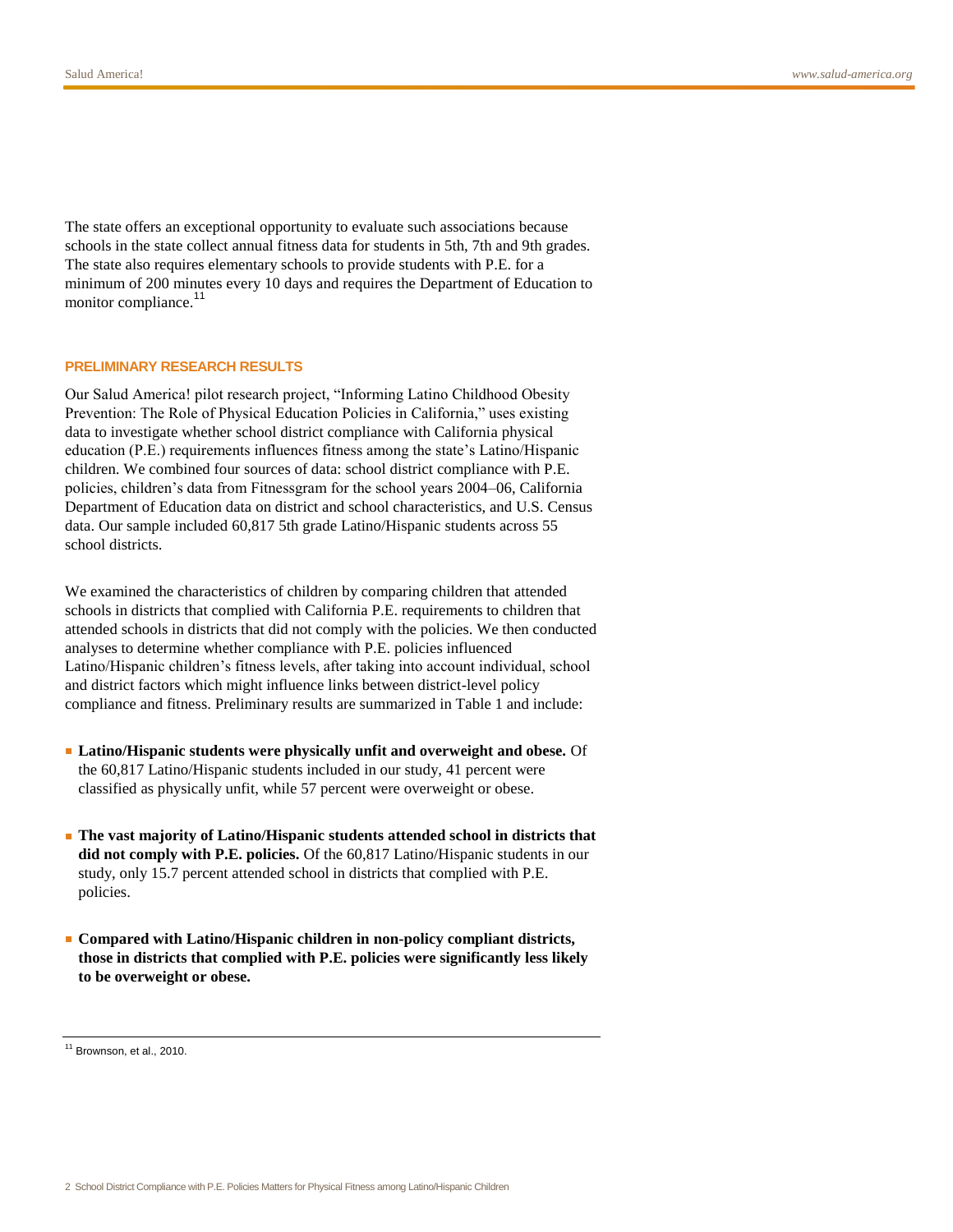■ **School district compliance with P.E. policies matters for physical fitness.** Compared with children in districts that did not comply with the P.E. policies, Latino/Hispanic children who attended school in a district that complied with P.E. policies were 38 percent more likely to be physically fit, even after controlling for age, gender, district factors and school characteristics, including school size, proportion of children participating in free or reduced-price meals, as well as neighborhood socioeconomic resources of the schools.

#### Table 1

**Characteristics of Latino/Hispanic Children in 5th Grade According to School District Compliance<sup>a</sup> with Education Policies**

|                                | Was School District in Compliance with Physical Education<br>Policies? |                                        |
|--------------------------------|------------------------------------------------------------------------|----------------------------------------|
| <b>Student Characteristics</b> | Yes ( $N = 9,579$ )<br>Mean (Std) or %                                 | No ( $N = 51,238$ )<br>Mean (Std) or % |
| <b>Fitness Levels"</b>         |                                                                        |                                        |
| Needs improvement              | 42                                                                     | 44                                     |
| Within healthy fitness zone    | 58                                                                     | 56                                     |
| <b>Body Weight</b>             |                                                                        |                                        |
| BMI z score"**                 | 1.01(1.06)                                                             | 1.07(1.07)                             |
| Overweight                     | 20.8                                                                   | 21.1                                   |
| Overweight or obese            | 54.4                                                                   | 57.4                                   |
| Age <sup>"</sup>               |                                                                        |                                        |
| 10 <sup>10</sup>               | 52.9                                                                   | 51.5                                   |
| 11                             | 42.3                                                                   | 43.0                                   |
| $12 +$                         | 4.7                                                                    | 5.4                                    |
| Gender                         |                                                                        |                                        |
| Male                           | 49.5                                                                   | 50.5                                   |
| Female                         | 50.5                                                                   | 49.4                                   |

a Compliance defined as providing the minimum requirement for elementary-school students of 200 minutes of physical education every 10 days.

\*\*\* Denotes p-value < .001and \*\* denotes p-value < .01 for comparisons between children in school districts that complied and those in districts that did not comply with the P.E. policies. Otherwise differences were not statistically significant.

Source: Authors' analysis of Fitnessgram data for 5<sup>th</sup> grade students in academic years 2004-06, data from the Census 2000 Summary File 3 and from the CBEDS School Information Form and California School Free or Reduced Price Meal Program (both publicly available on the California Department of Education website):<br>http://www.cde.ca.gov/ds/sd/sd/ and http://www.cde.ca.gov/ds/sh/cw/filesafdc.asp. http://www.ca.gov/ds/sd/sd/ and htt